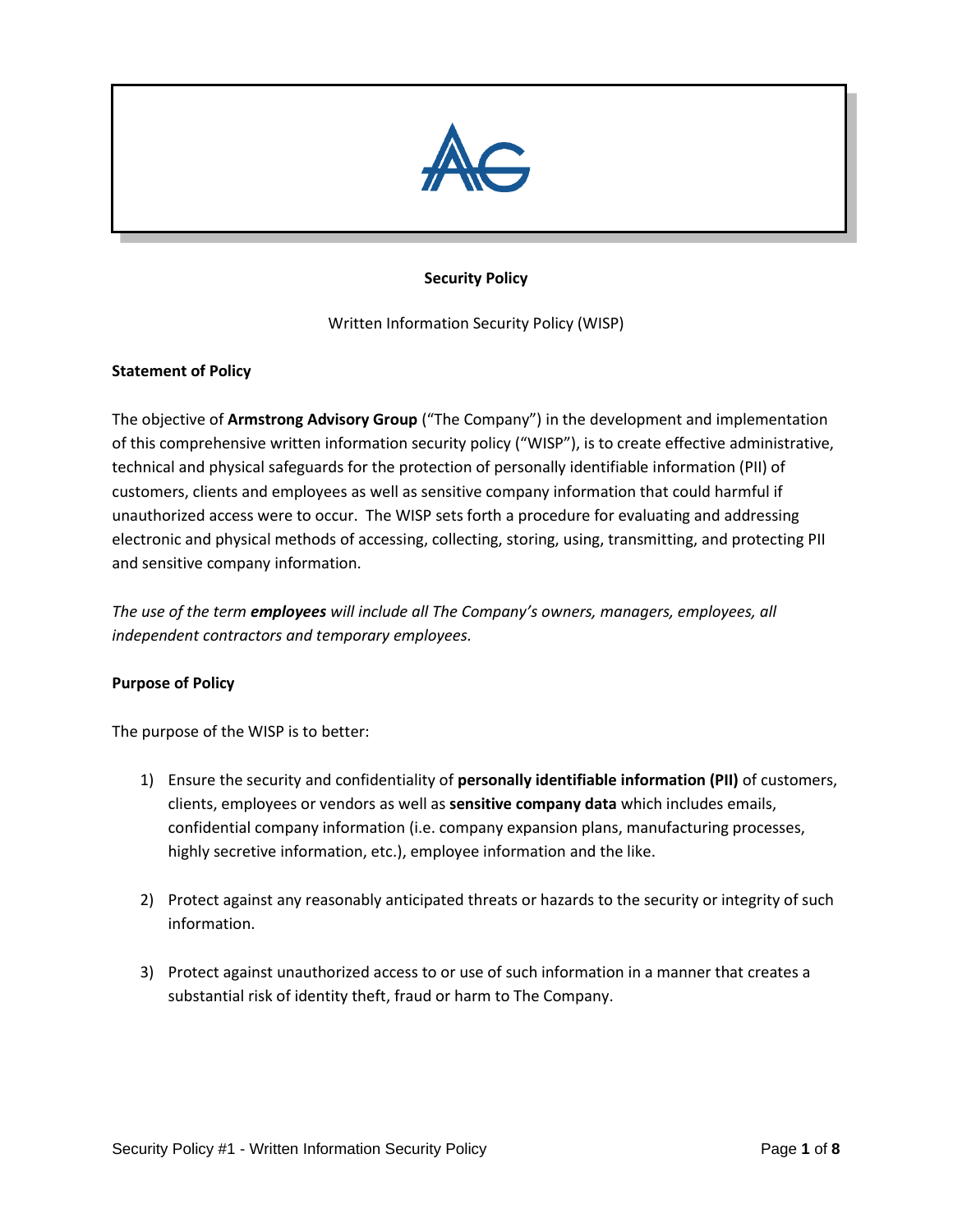## **Scope of Policy**

In formulating and implementing the WISP, The Company has addressed and incorporated the following protocols:

- 1) Identified reasonably foreseeable internal and external risks to the security, confidentiality, and/or integrity of any electronic, paper or other records containing PII and sensitive company data.
- 2) Assessed the likelihood and potential damage of these threats, taking into consideration the sensitivity of the PII and sensitive company data.
- 3) Evaluated the sufficiency of existing policies, procedures, customer information systems, and other safeguards in place to control risk.
- 4) Designed and implemented a WISP that puts safeguards in place to minimize identified risks.
- 5) Implemented regular monitoring of the effectiveness of those safeguards.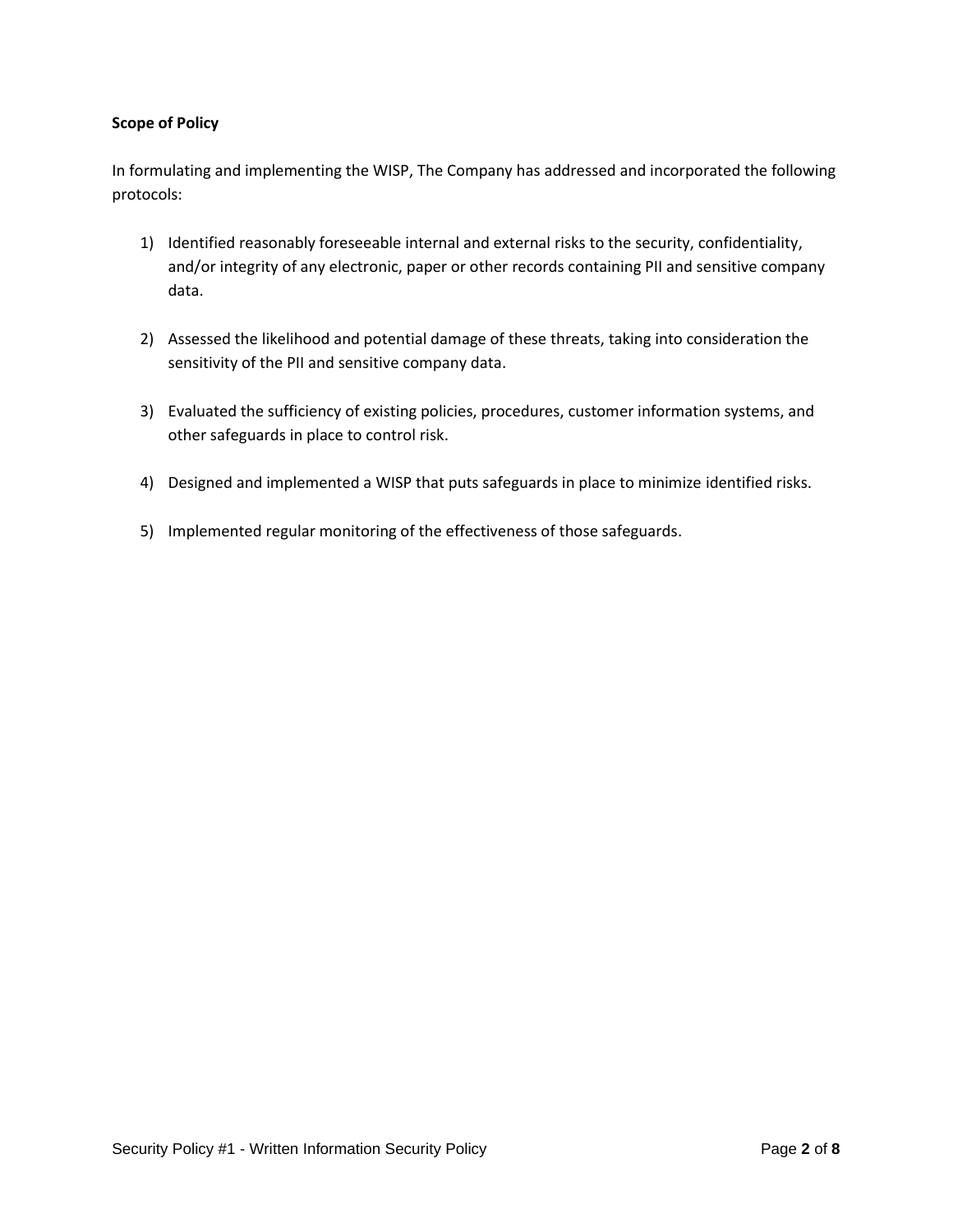#### **Security Safeguards**

The follow safeguards are effective immediately. The goal of implementing these safeguards are to protect against risks to the security, confidentiality, and/or integrity of any electronic, paper or other records containing PII or sensitive company data.

### **Administrative Safeguards**

- 1) **Security Officer** The Company has designated **Michael Armstrong** to implement, supervise and maintain the WISP. This designated employee (the "Security Officer") will be responsible for the following:
	- (a) Implementation of the WISP including all provisions outlined in **Security Safeguards.**
	- (b) Training of all employees that may have access to PII and sensitive company data. Employees should receive annual training and new employees should be trained as part of the new employee hire process.
	- (c) Regular monitoring of the WISP's safeguards and ensuring that employees are complying with the appropriate safeguards.
	- (d) Evaluating the ability of any Third Party Service Providers to implement and maintain appropriate security measures for the PII and sensitive company data to which The Company has permitted access, and requiring Third Party Service Providers, by contract, to implement and maintain appropriate security measures.
	- (e) Reviewing all security measures at least annually, or whenever there is a material change in The Company's business practices that may put PII and sensitive company data at risk.
	- (f) Investigating, reviewing and responding to all security incidents or suspected security incidents.
- 2) **Security Management** All security measures will be reviewed at least annually, or whenever there is a material change in The Company's business practices that may put PII or sensitive company data at risk. This should include performing a security risk assessment, documenting the results and implementing the recommendations of the security risk assessment to better protect PII and sensitive company data. The Security Officer will be responsible for this review and will communicate to management the results of that review and any recommendations for improved security arising out of that review.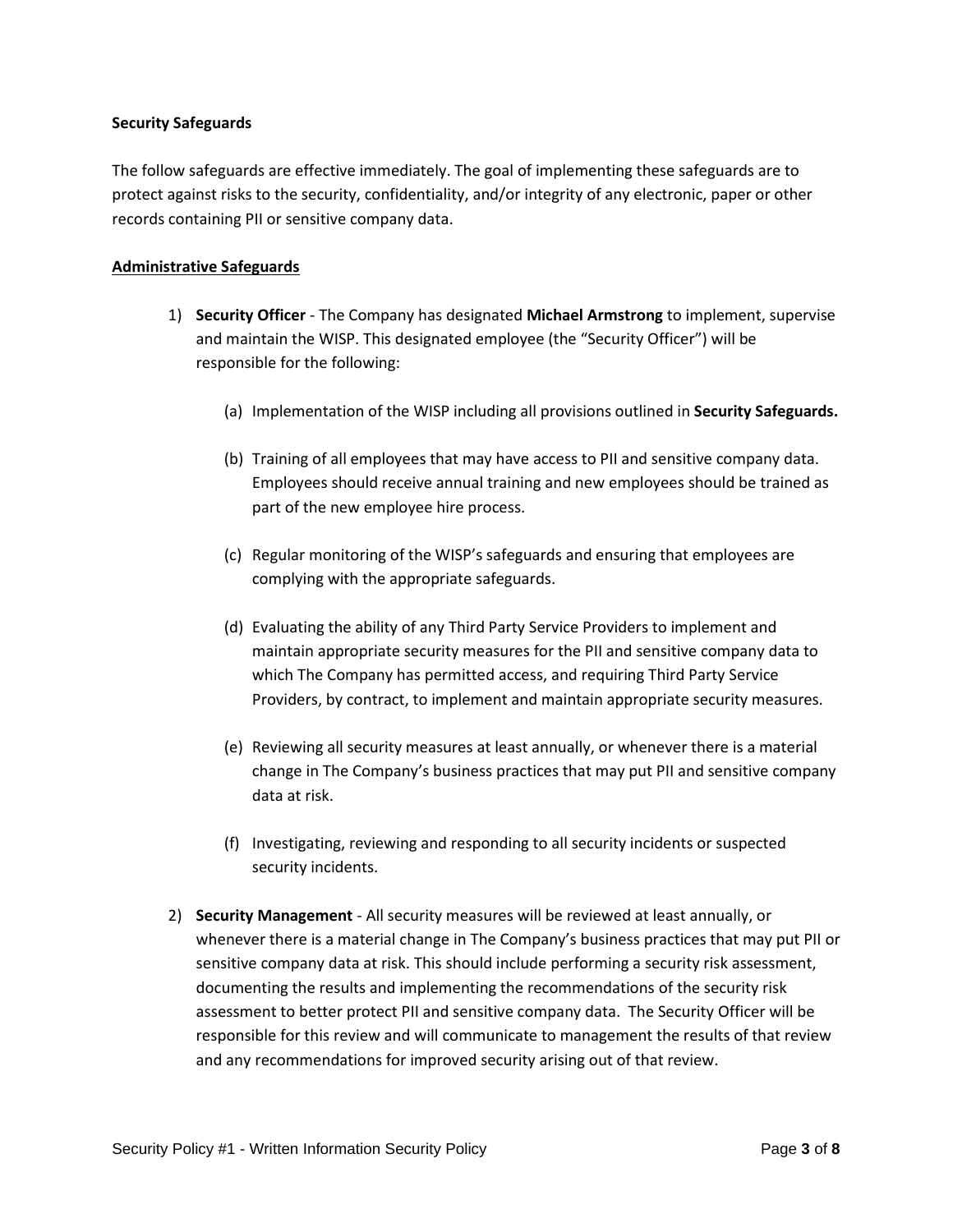- 3) **Minimal Data Collection -** The Company will only collect PII of clients, customers or employees that is necessary to accomplish legitimate business transactions or to comply with any and all federal, state or local regulations.
- 4) **Information Access** Access to records containing PII and/or sensitive company data shall be limited to those persons whose job functions requires a legitimate need to access the records. Access to the records will only be for a legitimate job-related purpose. In addition, pre-employment screening should take place to protect PII and sensitive company data.
- 5) **Employee Termination -** Terminated employees must return all records containing PII and sensitive company data, in any form, that may be in the former employee's possession (including all information stored on laptops or other portable devices or media, and in files, records, work papers, etc.). A terminated employee's physical and electronic access to PII and sensitive company data must be immediately blocked. A terminated employee shall be required to surrender all keys, IDs or access codes or badges, business cards, and the like, that permit access to The Company's premises or information. A terminated employee's remote electronic access to PII and sensitive company data must be disabled; his/her voicemail access, e-mail access, internet access, and passwords must be invalidated.
- 6) **Security Training**  All employees, which includes all owners, managers, employees, all independent contractors and temporary employees that may have access to PII and sensitive company data, will receive security training. Employees should receive at least annual training and new employees should be trained as part of the new employee hire process. Employees should be required to show their knowledge of the information and be required to pass an exam that demonstrates their knowledge. Documentation of employee training should be kept and reviewed.
- 7) **WISP Distribution -** A copy of the WISP is to be distributed to each current employee and to each new employee on the beginning date of their employment. It shall be the employee's responsibility for acknowledging in writing or electronically, that he/she has received a copy of the WISP and will abide by its provisions. **See Security Policy #1 - Written Information Security Policy (WISP) Appendix A – WISP Employee Acknowledgement Form.**
- 8) **Contingency Planning** All systems that store PII and/or sensitive company data should have the data backed up on, at least, a nightly basis. Data should be encrypted and be stored offsite. Disaster Recovery mechanisms and documented procedures should be in place to restore access to PII and sensitive company data as well as any operational systems that The Company relies on. A system criticality assessment should be performed that defines how critical each of The Company's systems are. Systems that are critical to operations should be restored before non-critical systems. On a periodic basic, data backups, data restoration and Disaster Recovery procedures should be tested and validated.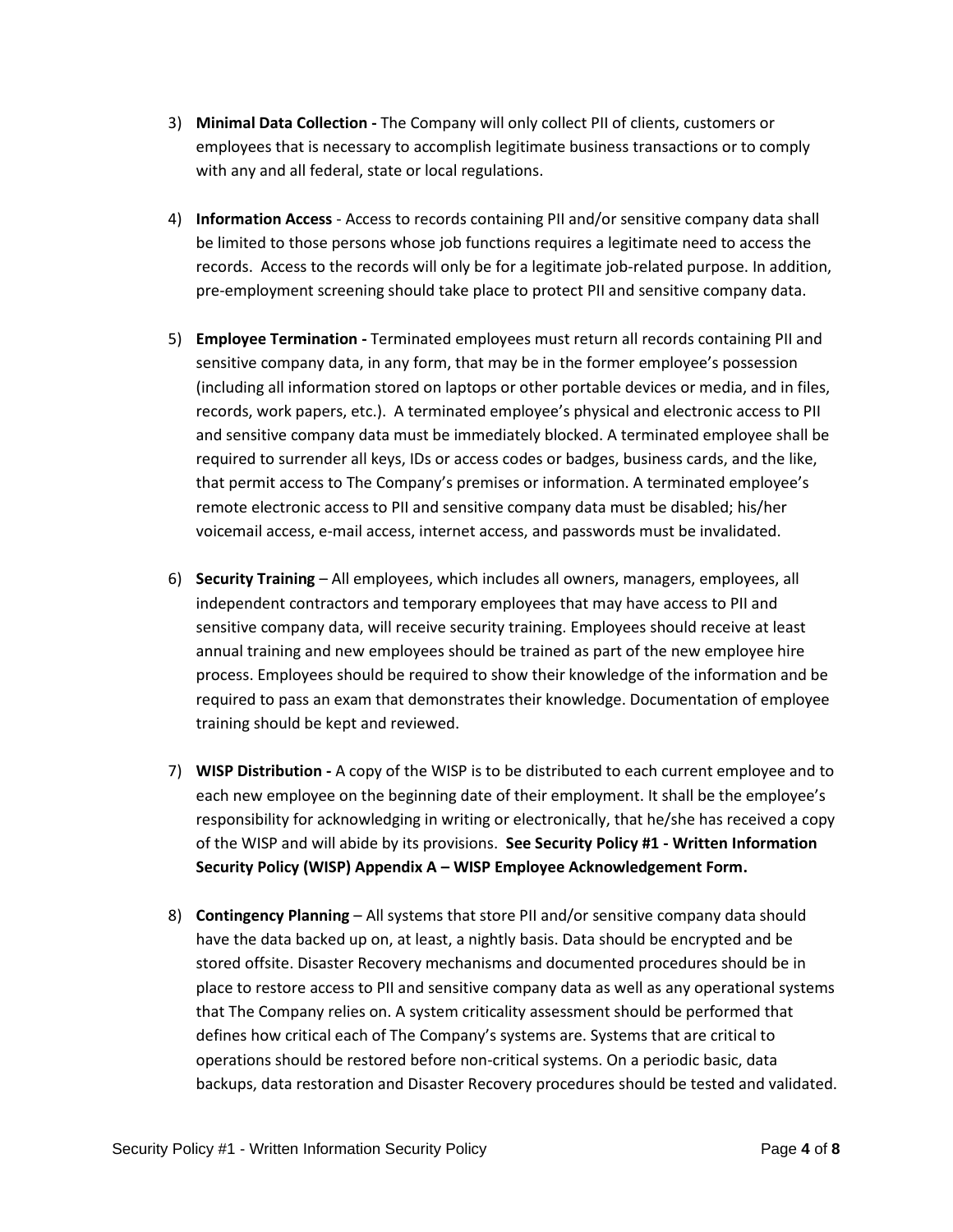- 9) **Security Incident Procedures** Employees are required to report suspicious or unauthorized use of PII and/or sensitive company data to a supervisor or the Security Officer. Whenever there is an incident that requires notification pursuant to any federal or state regulations, the Security Officer will conduct a mandatory post-incident review of the events and actions taken in order to determine how to alter security practices to better safeguard PII and sensitive data.
- 10) **Emergency Operations** Procedures should be in place to define how The Company will respond to emergencies. Procedures should include employee contact information, critical vendor contact information, important vendor account information as well as any emergency operating procedures.
- 11) **Data Sensitivity Classification** All data that The Company stores or accesses should be categorized in terms of the sensitive nature of the information. For example, PII and sensitive company data might have a very high sensitivity and should be highly protected. Whereas publicly accessible information might have a low sensitivity and requires minimal protection.
- 12) **Third Party Service Providers** Any service provider or individual ("Third Party Service Provider") that receives, stores, maintains, processes, or otherwise is permitted access to any file containing PII and/or sensitive company data shall be required to protect PII and sensitive company data. The 3rd Party Service Providers must sign service agreements that contractually hold them responsible for protecting The Company's data. Examples include third parties who provide off-site backup of electronic data; website hosting companies; credit card processing companies; paper record copying or storage providers; IT / Technology Support vendors; contractors or vendors working with customers and having authorized access to PII and/or sensitive company data.
- 13) **Sanctions** All employment contracts, where applicable, should be amended to require all employees to comply with the provisions of the WISP and to prohibit any nonconforming use of PII and/or sensitive company data as defined by the WISP. Disciplinary actions will be taken for violations of security provisions of the WISP (The nature of the disciplinary measures may depend on a number of factors including the nature of the violation and the nature of the PII and/or sensitive company data affected by the violation).
- 14) **Bring Your Own Device (BYOD) Policy** The Company **does not** allow employees to utilize personally owned devices such as laptops, smartphones, and tablets to be used for business purposes unless otherwise noted by the security officer. For the business tech devices provided, proper safeguards must be in place to protect PII and sensitive company data that may be accessed or stored on these devices. Employees must understand what the requirements are for using business devices and what safeguards are required.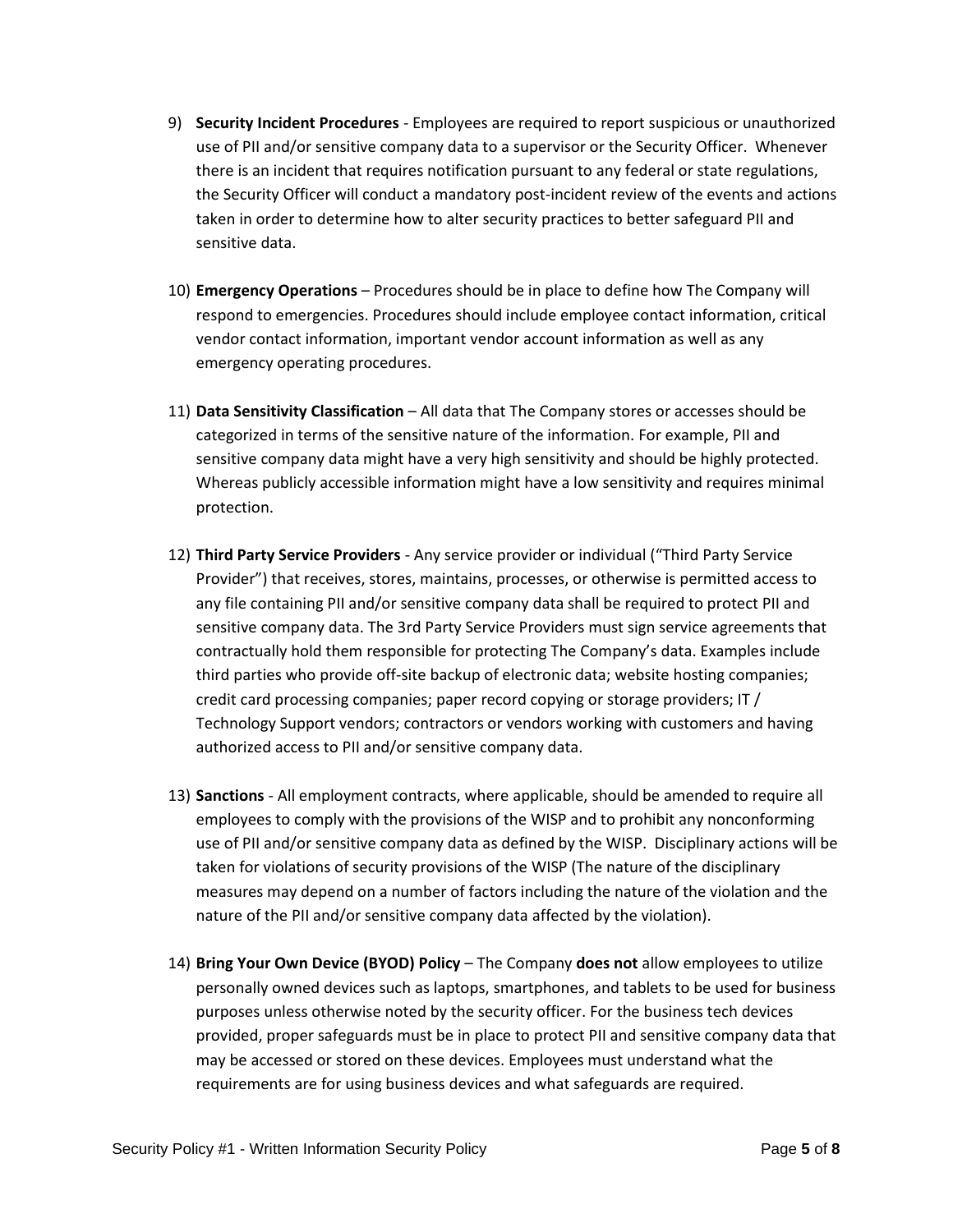#### **Requirements include but are not limited to the following:**

- Only an acting employee who has been given a business device can access and use the computer for company related purposes.
- All employees agree that personal accounts and/or information will not be accessed or stored on the device unless otherwise approved (Personal email, gaming, social media, etc)
- The use of any business provided devices for other purposes outside of businessrelated tasks could be subject to disciplinary action.

# **Physical Safeguards**

- 15) **Facility Access Controls** The Company will implement physical safeguards to protect PII and sensitive company data. There will be physical security on facilities / office buildings to prevent unauthorized access. All systems that access or store PII and/or sensitive company data will be physically locked. Employees will be required to maintain a "clean desk" and ensure that PII and/or sensitive company data is properly secured when they are not at their desk. The Security Officer will maintain a list of lock combinations, passcodes, keys, etc. and which employees that have access to the facilities and PII and/or sensitive data. Visitors will be restricted from areas that contain PII and/or sensitive company data.
- 16) **Network Security** The Company will implement security safeguards to protect PII and sensitive company data. Safeguards include; isolating systems that access or store PII and/or sensitive company data, the use of encryption on all portable devices, physical protection on portable devices, ensuring that all systems run up-to-date anti-malware, implementing network firewalls, performing periodic vulnerability scans, capturing and retaining network log files as well as ensuring that servers and critical network equipment are stored in an environmentally safe location.